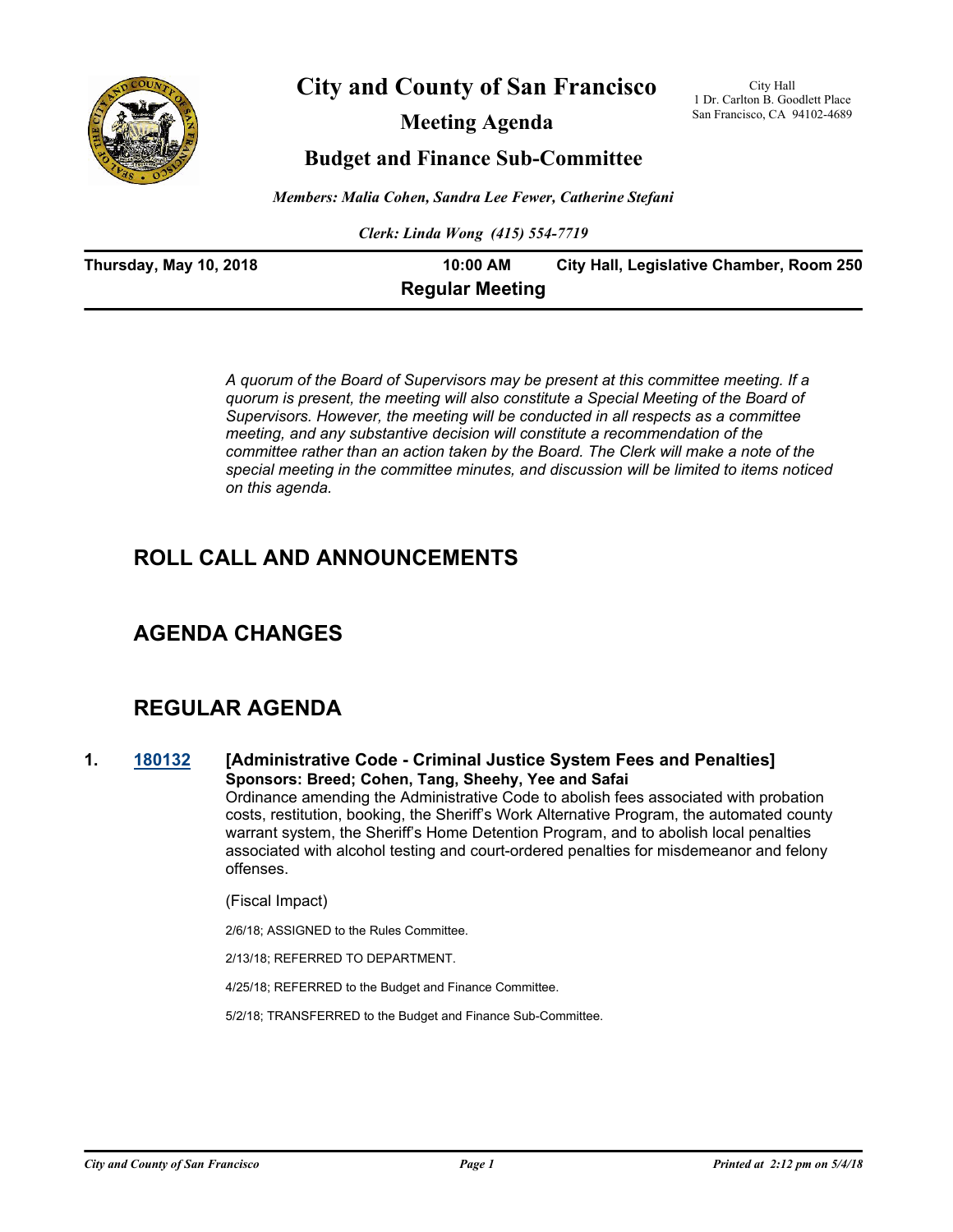#### **2. [180464](http://sfgov.legistar.com/gateway.aspx?m=l&id=33333) [Approval of the Construction of the Tennis Center Clubhouse - Accept and Expend Grant - San Francisco Parks Alliance - Golden Gate Park Tennis Center - \$24,000,000]**

#### **Sponsors: Breed; Safai, Tang, Stefani and Fewer**

Resolution approving construction of a new clubhouse for the Golden Gate Park Tennis Center under Charter, Section 4.113; authorizing the Recreation and Park Department to accept a grant in-place of approximately \$24,000,000 from the San Francisco Parks Alliance to renovate the Golden Gate Park Tennis Center in FY2020-2021; and approving a grant agreement with the San Francisco Parks Alliance which will remain in place for 50 years. (Recreation and Park Department)

5/1/18; RECEIVED AND ASSIGNED to the Budget and Finance Sub-Committee.

#### **3. [180463](http://sfgov.legistar.com/gateway.aspx?m=l&id=33332) [Multifamily Housing Revenue Bonds - 2050, 2060, and 2070 Folsom Street and 255 and 265 Shotwell Street (also known as "17th and Folsom") - 2060 Folsom Housing. L.P. - Not to Exceed \$95,000,000] Sponsors: Mayor; Ronen**

Resolution approving, for purposes of the Internal Revenue Code of 1986, as amended, the issuance and sale of residential mortgage revenue bonds by the City in an aggregate principal amount not to exceed \$95,000,000 for the construction of approximately 127 units of affordable residential rental housing to be located at 2050, 2060, and 2070 Folsom Street and 255 and 265 Shotwell Street (also known as "17th and Folsom") by 2060 Folsom Housing, L.P.

5/1/18; RECEIVED AND ASSIGNED to the Budget and Finance Sub-Committee.

#### **4. [180439](http://sfgov.legistar.com/gateway.aspx?m=l&id=33308) [Real Property Acquisition - Easements from Lake Merced Golf Club - Regional Groundwater Storage and Recovery Project, San Mateo County - \$66,465]**

Resolution approving and authorizing the acquisition of one permanent surface access easement; seven permanent subsurface easements for an electrical line, telephone line, utility line, storm drain, sanitary sewer, utility water and well discharge; one temporary construction easement; and a well and building easement that includes bathroom improvements from Lake Merced Golf Club, a California corporation, for \$66,465 to be used by the City and County of San Francisco under the Water System Improvement Program for the access, installation, modification, removal, inspection, maintenance, repair, replacement, periodic scheduled maintenance, emergency repairs, and construction of the project known as the Regional Groundwater Storage and Recovery Project, Project No. CUW30103; adopting findings under the California Environmental Quality Act; adopting findings that the conveyance is consistent with the General Plan, and the eight priority policies of Planning Code, Section 101.1; and approving the Agreement and authorizing the Director of Property and/or the San Francisco Public Utilities Commission General Manager to execute documents, make certain modifications, and take certain actions in furtherance of this Resolution, as defined herein. (Public Utilities Commission)

4/26/18; RECEIVED FROM DEPARTMENT.

5/8/18; RECEIVED AND ASSIGNED to the Budget and Finance Sub-Committee.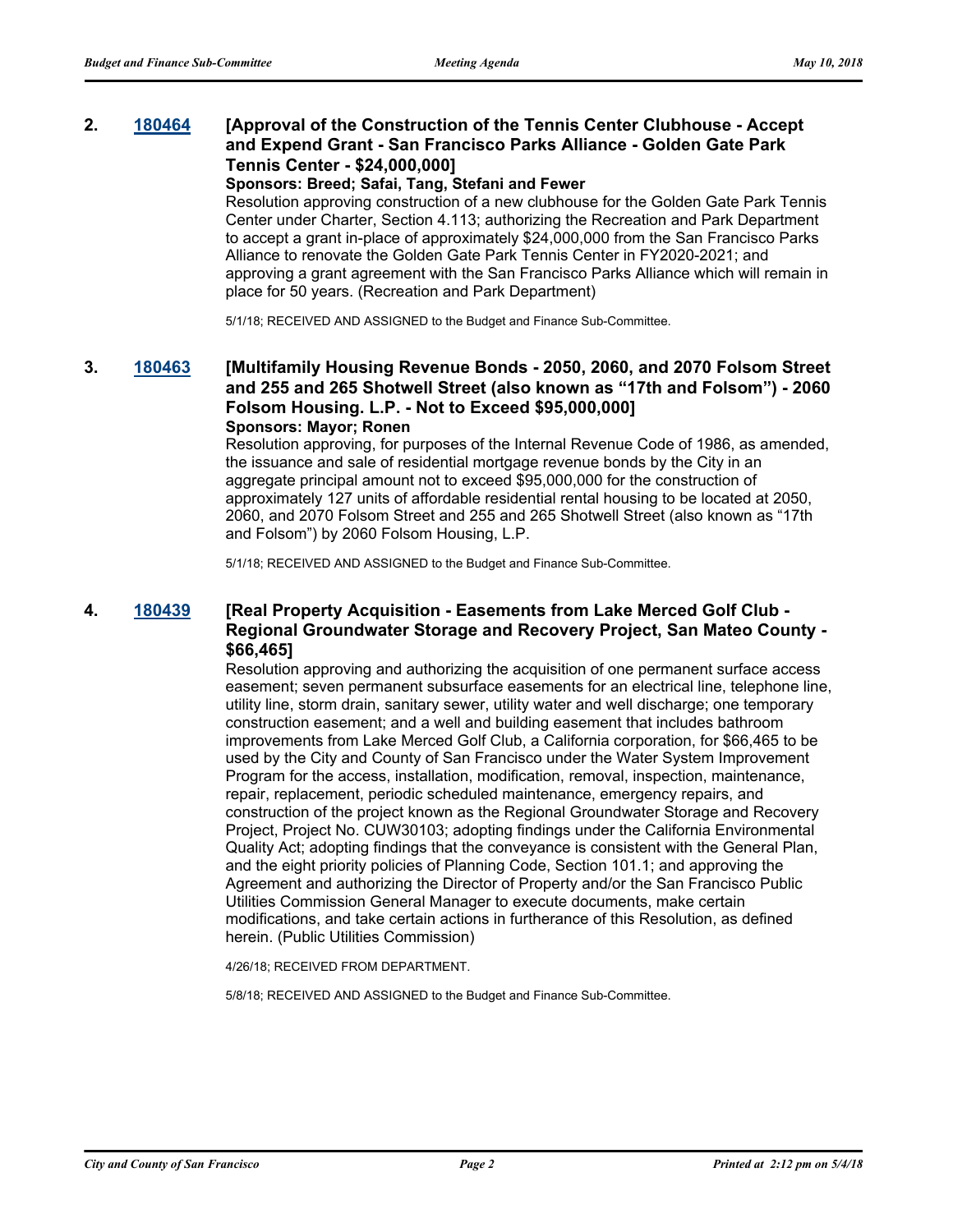#### **5. [180235](http://sfgov.legistar.com/gateway.aspx?m=l&id=33104) [California Constitution Appropriations Limit - FY2017-2018 - \$3,489,694,774]**

Resolution establishing the appropriations limit of \$3,489,694,774 for FY2017-2018, pursuant to California Constitution, Article XIII B. (Controller)

(Fiscal Impact)

3/8/18; RECEIVED FROM DEPARTMENT.

3/20/18; RECEIVED AND ASSIGNED to the Budget and Finance Sub-Committee.

## **6. [180362](http://sfgov.legistar.com/gateway.aspx?m=l&id=33231) [San Francisco Finance Corporation - Refunding Lease Revenue Bonds - Open Space Fund]**

#### **Sponsor: Mayor**

Ordinance approving the issuance and sale of refunding lease revenue bonds by the City and County of San Francisco Finance Corporation (the "Corporation") payable from the Park, Recreation and Open Space Fund to refinance lease revenue bonds previously issued to finance various park projects, as defined herein; approving the form of a Second Amendment to Site Lease by and between the Corporation and the City and County of San Francisco (the "City") relating to certain real property described herein; approving the form of a Second Amendment to Master Lease by and between the Corporation and the City; approving the form of a Second Supplemental Trust Agreement by and between the Corporation and a trustee (including certain indemnities contained therein); approving the form of an Assignment Agreement by and between the Corporation and a trustee; authorizing the sale of the refunding lease revenue bonds by competitive or negotiated sale; approving the form of an Official Notice of Sale and a Notice of Intention to Sell the refunding lease revenue bonds; directing the publication of the Notice of Intention to Sell the refunding lease revenue bonds; approving the form of a Purchase Contract and authorizing the appointment of one or more underwriters for the refunding lease revenue bonds; approving the form of an Official Statement in preliminary and final form; approving the form of a Continuing Disclosure Certificate; authorizing the payment of costs of issuance; granting general authority to City officials to take certain actions in connection with the refunding lease revenue bonds, as defined herein; approving modifications to documents; and ratifying previous actions taken in connection therewith, as defined herein.

4/10/18; ASSIGNED UNDER 30 DAY RULE to the Budget and Finance Sub-Committee.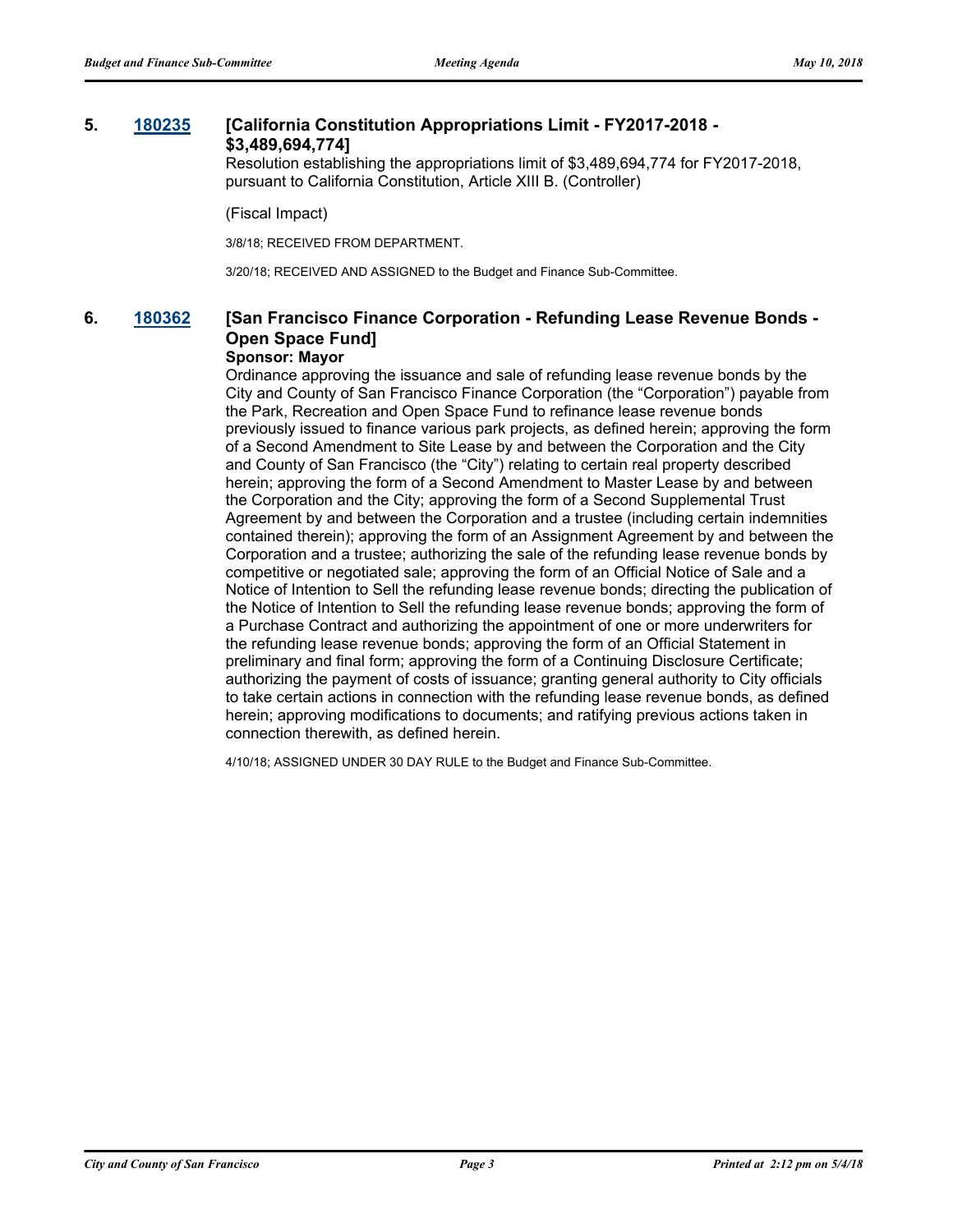## **7. [180363](http://sfgov.legistar.com/gateway.aspx?m=l&id=33232) [San Francisco Finance Corporation Refunding Lease Revenue Bonds (Library Projects)]**

## **Sponsor: Mayor**

Ordinance approving the issuance and sale of refunding lease revenue bonds by the City and County of San Francisco Finance Corporation (the "Corporation") to refinance lease revenue bonds previously issued to finance various projects under the Branch Library Improvement Program, as further described herein; approving the form of a First Amendment to Facilities Lease by and between the Corporation and the City and County of San Francisco (the "City") relating to certain real property described herein; approving the form of a First Amendment to Master Lease by and between the Corporation and the City; approving the form of a First Supplemental Trust Agreement by and between the Corporation and a trustee (including certain indemnities contained therein); approving the form of an Assignment Agreement by and between the Corporation and a trustee; authorizing the sale of the refunding lease revenue bonds by competitive or negotiated sale; approving the form of an Official Notice of Sale and a Notice of Intention to Sell the refunding lease revenue bonds; directing the publication of the Notice of Intention to Sell the refunding lease revenue bonds; approving the form of a Purchase Contract and authorizing the appointment of one or more underwriters for the refunding lease revenue bonds; approving the form of an Official Statement in preliminary and final form; approving the form of a Continuing Disclosure Certificate; authorizing the payment of costs of issuance; granting general authority to City officials to take certain actions in connection with the refunding lease revenue bonds, as defined herein; approving modifications to documents; and ratifying previous actions taken in connection therewith, as defined herein.

4/10/18; ASSIGNED UNDER 30 DAY RULE to the Budget and Finance Sub-Committee.

#### **8. [180283](http://sfgov.legistar.com/gateway.aspx?m=l&id=33152) [Lease and Use Agreement - Hong Kong Airlines Limited - Estimated Rent of \$740,232.68]**

Resolution approving a 2011 Lease and Use Agreement between Hong Kong Airlines Limited, and the City and County of San Francisco, acting by and through its Airport Commission, with an estimated rent of \$740,232.68 for exclusive use, plus joint use space rent and landing fees, for the lease term expiring on June 30, 2021, to commence following Board approvals. (Airport Commission)

3/19/18; RECEIVED FROM DEPARTMENT.

4/3/18; RECEIVED AND ASSIGNED to the Budget and Finance Sub-Committee.

**9. [180284](http://sfgov.legistar.com/gateway.aspx?m=l&id=33153) [Lease Amendment - United States Customs and Border Protection - Customs Cargo Office Space at Building 648 - Annual Rent of \$833,036]**

Resolution retroactively approving Amendment No. 1 to Lease No. TC-I-02-2801 between the United States Customs and Border Protection, and the City and County of San Francisco, acting by and through its Airport Commission, to extend the term of the lease for an additional ten years for a total term of February 1, 2003, through January 31, 2028, and adjust the annual rent to \$833,036. (Airport Commission)

3/19/18; RECEIVED FROM DEPARTMENT.

4/3/18; RECEIVED AND ASSIGNED to the Budget and Finance Sub-Committee.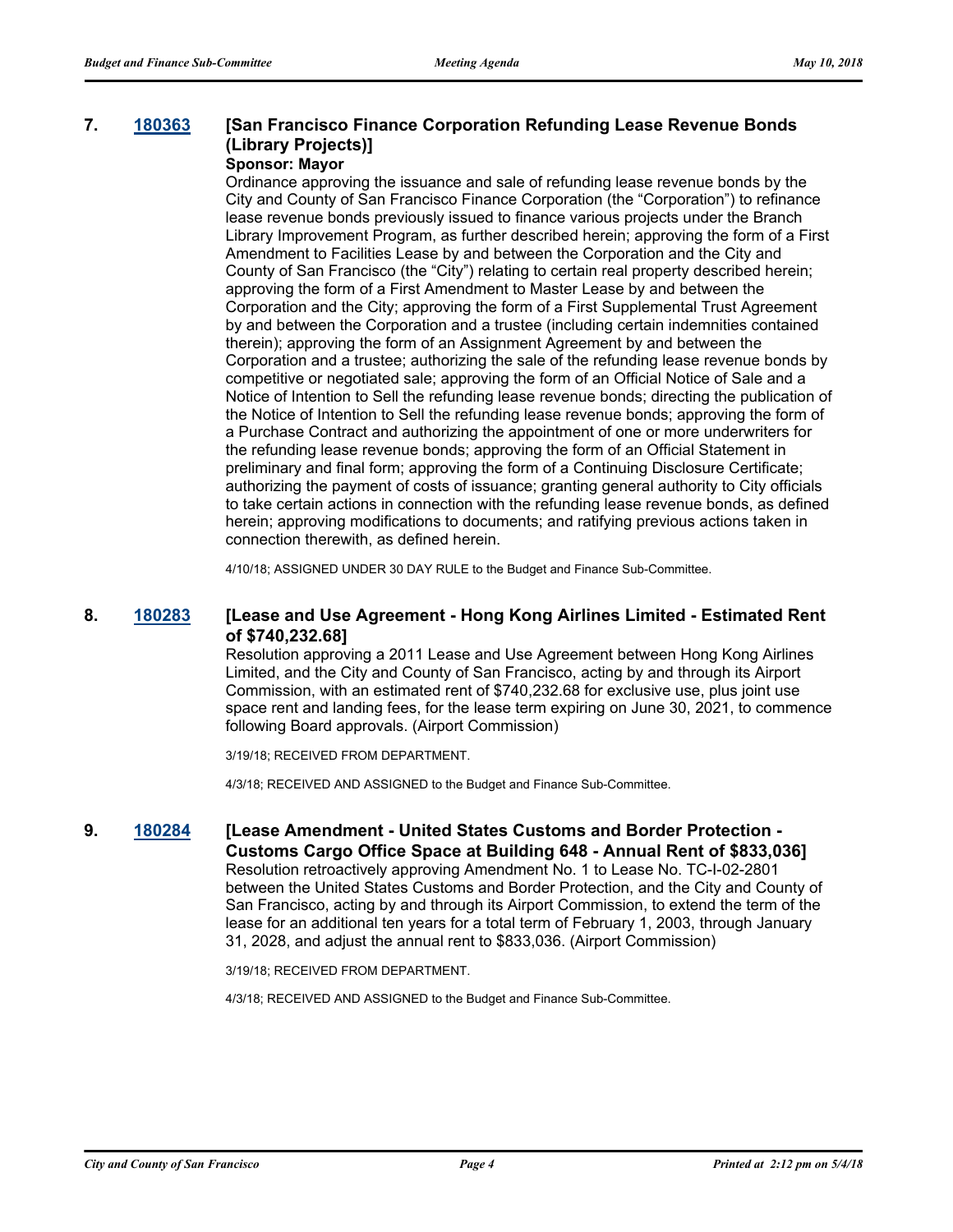#### **10. [180419](http://sfgov.legistar.com/gateway.aspx?m=l&id=33288) [Real Property Lease Renewal and Amendment - Michael C. Mitchell - 837 Malcolm Road, Burlingame - Initial Monthly Base Rent \$10,500]**

Resolution authorizing a five-year lease extension and amendment for approximately 6,000 square feet of improvements, situated on 10,500 square feet of land at 837 Malcolm Road, Burlingame, with Michael C. Mitchell, an individual, as Landlord, for use by the San Francisco International Airport, for the period of May 1, 2018, through April 30, 2023, subject to the City's option to terminate early, at the initial annual cost of \$126,000 (or \$10,500 monthly), with 3% annual increases thereafter, and two one-year options to extend the term. (Airport Commission)

4/16/18; RECEIVED FROM DEPARTMENT.

5/1/18; RECEIVED AND ASSIGNED to the Budget and Finance Sub-Committee.

## **11. [180378](http://sfgov.legistar.com/gateway.aspx?m=l&id=33247) [Modification to the Airport Professional Services Agreement - Hallmark Aviation Services, L.P. - Airport Information and Guest Assistance Services - Two-Year Contract Extension Not to Exceed \$15,803,224]**

Resolution approving Modification No. 1 to the Professional Services Agreement, Contract No. 50052, between Hallmark Aviation Services, L.P., and the City and County of San Francisco, acting by and through its Airport Commission, for Airport Information and Guest Assistance Services, extending the term for two years, to commence on July 1, 2018, through June 30, 2020, to increase the contract amount by \$15,803,224 for a new total contract not to exceed amount of \$27,353,224. (Airport Commission)

#### (Fiscal Impact)

4/13/18; RECEIVED FROM DEPARTMENT.

4/24/18; RECEIVED AND ASSIGNED to the Budget and Finance Sub-Committee.

#### **12. [180341](http://sfgov.legistar.com/gateway.aspx?m=l&id=33210) [Hearing - Fiscal and Technical Feasibility of Open Source Voting] Sponsor: Cohen**

Hearing on the feasibility of developing and implementing an "Open Source" voting technology system in San Francisco, including economic investment required and technical concerns; and requesting the Office of the Controller, and the Department of Elections to report.

4/3/18; RECEIVED AND ASSIGNED to the Budget and Finance Sub-Committee.

4/11/18; REFERRED TO DEPARTMENT.

## **ADJOURNMENT**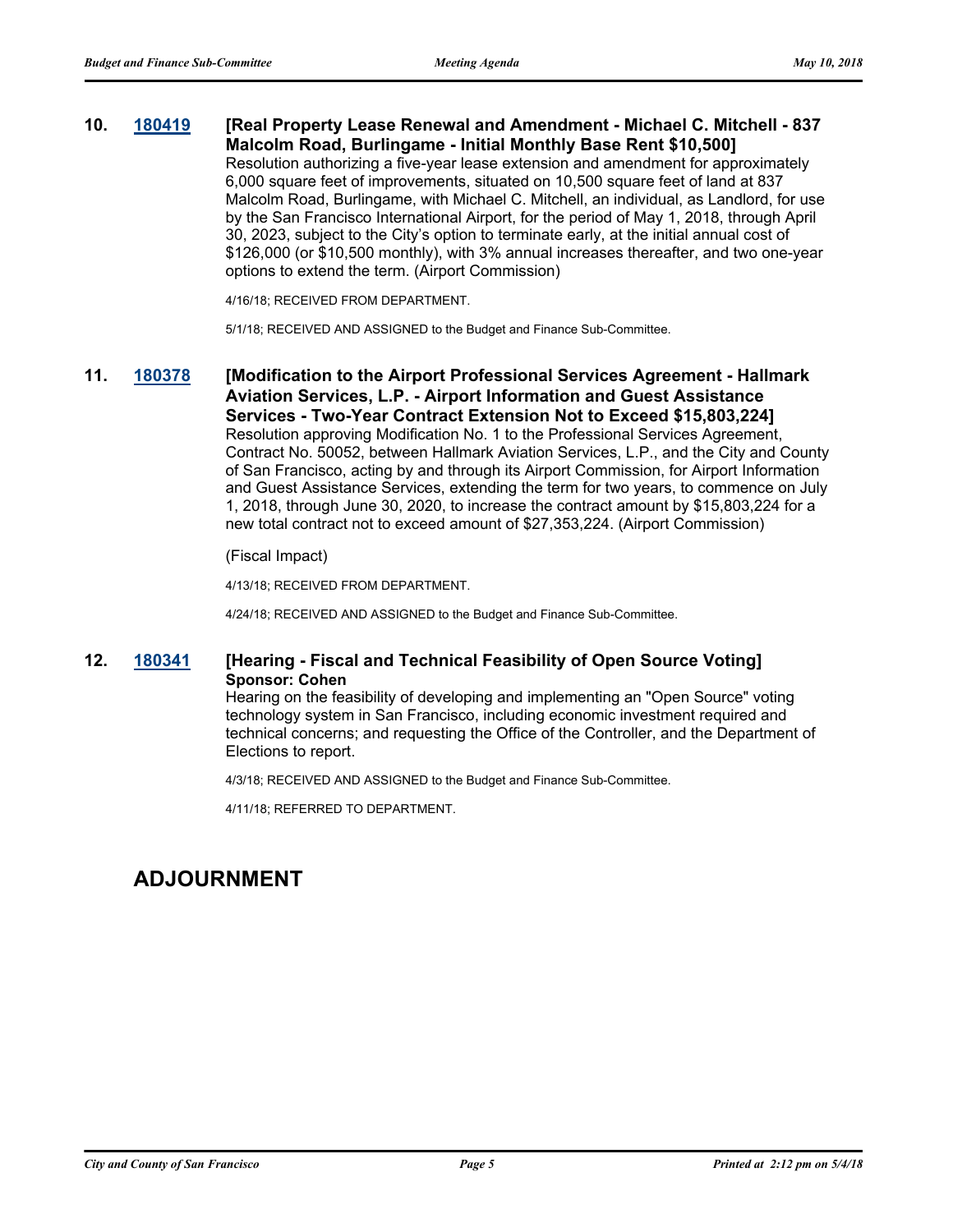# **LEGISLATION UNDER THE 30-DAY RULE**

*NOTE: The following legislation will not be considered at this meeting. Board Rule 3.22 provides that when an Ordinance or Resolution is introduced which would CREATE OR REVISE MAJOR CITY POLICY, the Committee to which the legislation is assigned shall not consider the legislation until at least thirty days after the date of introduction. The provisions of this rule shall not apply to the routine operations of the departments of the City or when a legal time limit controls the hearing timing. In general, the rule shall not apply to hearings to consider subject matter when no legislation has been presented, nor shall the rule apply to resolutions which simply URGE action to be taken.*

#### **[180356](http://sfgov.legistar.com/gateway.aspx?m=l&id=33225) [Contract Amendment - Western Area Power Administration - Low-Cost Power and Scheduling Coordinator Services - Treasure Island and Yerba Buena Island - Not to Exceed \$28,370,000]**

Ordinance approving the third amendment to the contract between the City and County of San Francisco through its Public Utilities Commission (PUC) and the United States, through the Department of Energy Western Area Power Administration, for delivery of low-cost power and scheduling coordinator services to Treasure Island and Yerba Buena Island to extend the term by four years and three months from October 1, 2020, through December 31, 2024, and increasing the maximum amount of the agreement to \$28,370,000; approving the City indemnifying and holding the United States harmless against claims arising from the activities of the City under the contract; waiving Administrative Code requirements, as defined herein, that a City contract contain a statement of guaranteed maximum costs, and contain a statement regarding liability of claimants for submitting false claims; and waiving certain other Administrative Code and Environment Code requirements, as defined herein, upon findings made by the General Manager of the PUC. (Public Utilities Commission)

(Fiscal Impact; No Budget and Legislative Analyst Report)

4/6/18; RECEIVED FROM DEPARTMENT.

4/17/18; ASSIGNED UNDER 30 DAY RULE to the Budget and Finance Sub-Committee.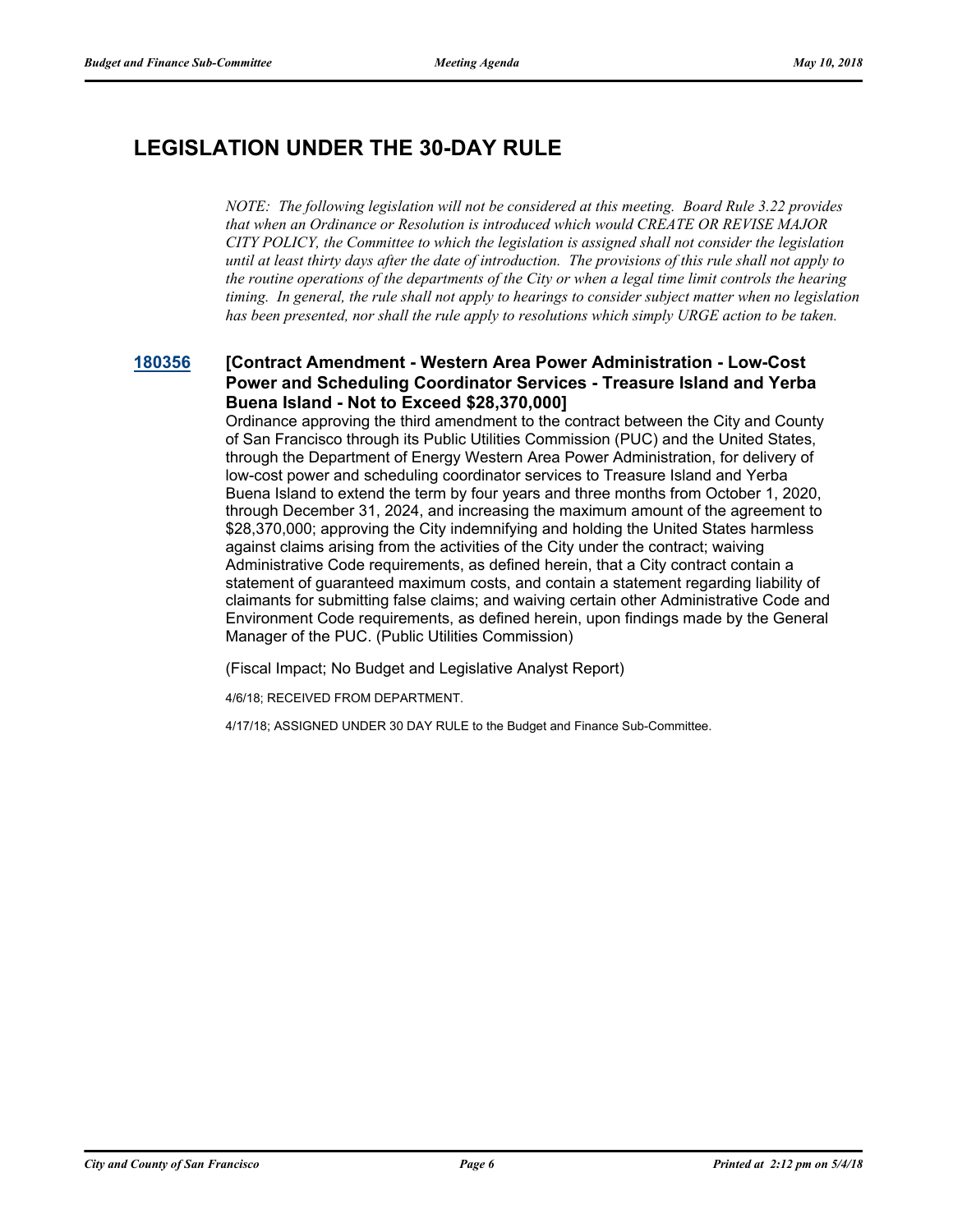#### **Agenda Item Information**

Each item on the Consent or Regular agenda may include the following documents:

1) Legislation, 2) Budget and Legislative Analyst report,

3) Department or Agency cover letter and/or report, 4) Public correspondence

Items will be available for review at City Hall, 1 Dr. Carlton B. Goodlett Place, Room 244, Reception Desk.

#### **Meeting Procedures**

The Board of Supervisors is the legislative body of the City and County of San Francisco. The Board has several standing committees where ordinances and resolutions are the subject of hearings at which members of the public are urged to testify. The full Board does not hold a second public hearing on measures which have been heard in committee.

Board procedures do not permit: 1) persons in the audience to vocally express support or opposition to statements by Supervisors or by other persons testifying; 2) ringing and use of cell phones, pagers, and similar sound-producing electronic devices; 3) bringing in or displaying signs in the meeting room; and 4) standing in the meeting room.

Each member of the public will be allotted the same maximum number of minutes to speak as set by the President or Chair at the beginning of each item or public comment, excluding City representatives, except that public speakers using interpretation assistance will be allowed to testify for twice the amount of the public testimony time limit. If simultaneous interpretation services are used, speakers will be governed by the public testimony time limit applied to speakers not requesting interpretation assistance. Members of the public who want a document placed on the overhead for display should clearly state such and subsequently remove the document when they want the screen to return to live coverage of the meeting.

IMPORTANT INFORMATION: The public is encouraged to testify at Committee meetings. Persons unable to attend the meeting may submit to the City, by the time the proceedings begin, written comments regarding the agenda items. These comments will be made a part of the official public record and shall be brought to the attention of the Board of Supervisors. Written communications should be submitted to the Clerk of the Board or Clerk of the Committee: 1 Dr. Carlton B. Goodlett Place, Room 244, San Francisco, CA 94102. Communications not received prior to the hearing may be delivered to the Clerk of the Board or Clerk of the Committee at the hearing and you are encouraged to bring enough copies for distribution to all of its members.

LAPTOP COMPUTER FOR PRESENTATIONS: Contact City Hall Media Services at (415) 554-7490 to coordinate the use of the laptop computer for presentations. Presenters should arrive 30 minutes prior to the meeting to test their presentations on the computer.

COPYRIGHT: System content that is broadcasted live during public proceedings is secured by High-bandwidth Digital Content Protection (HDCP), which prevents copyrighted or encrypted content from being displayed or transmitted through unauthorized devices. Members of the public who utilize chamber digital, audio and visual technology may not display copyrighted or encrypted content during public proceedings.

AGENDA PACKET: Available for review in the Office of the Clerk of the Board, City Hall, 1 Dr.Carlton B Goodlett Place, Room 244, or on the internet at http://www.sfbos.org/meetings. Meetings are cablecast on SFGovTV, the Government Channel 26. For DVD copies and scheduling call (415) 554-4188.

LANGUAGE INTERPRETERS: Requests must be received at least 48 hours in advance of the meeting to help ensure availability. Contact Peggy Nevin at (415) 554-5184. AVISO EN ESPAÑOL: La solicitud para un traductor debe recibirse antes de mediodía de el viernes anterior a la reunion. Llame a Peggy Nevin at (415) 554-5184. Paunawa: Ang mga kahilingan ay kailangang matanggap sa loob ng 48 oras bago mag miting upang matiyak na matutugunan ang mga hiling. Mangyaring tumawag ka sa (415) 554-5184.